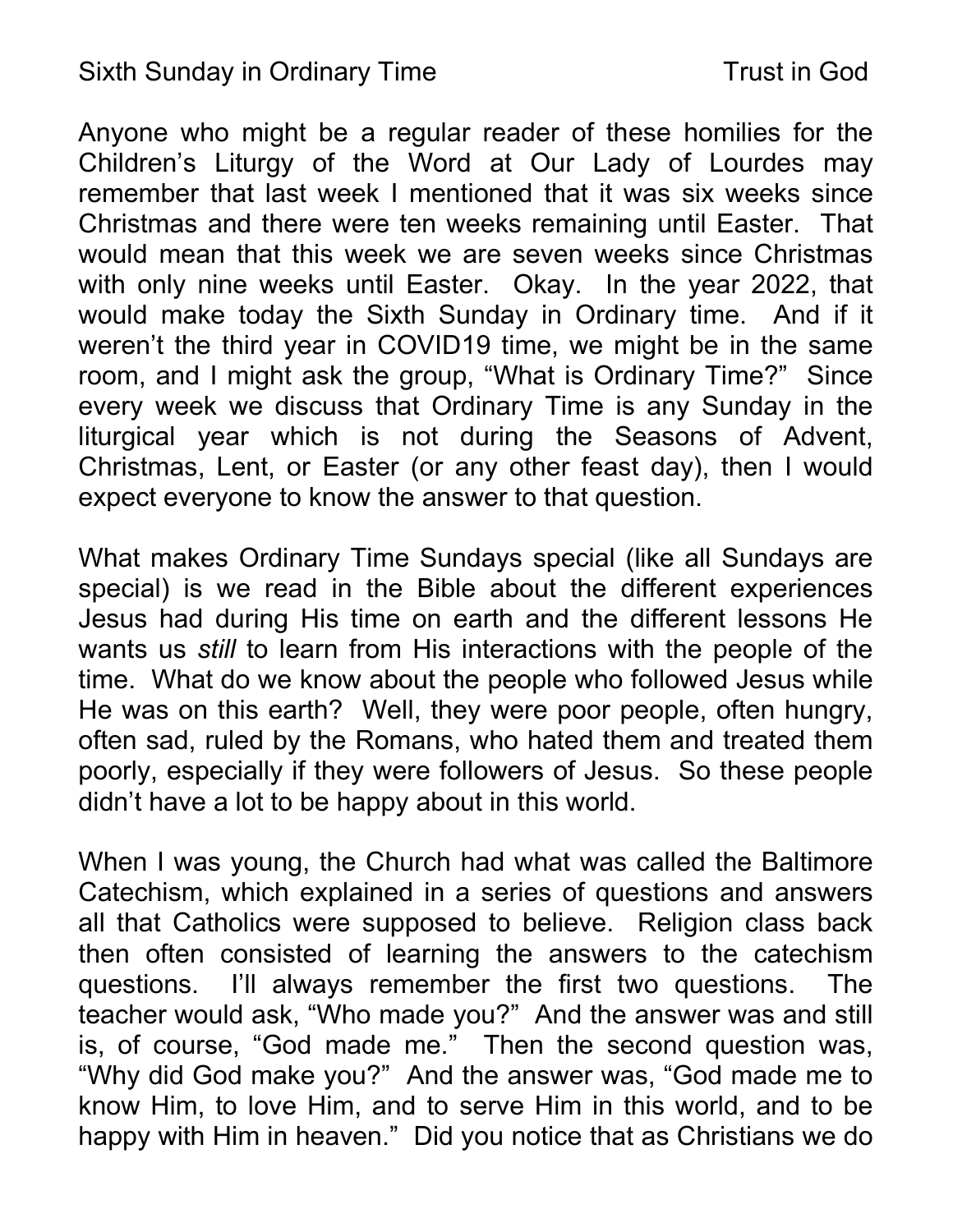not believe we are supposed to be happy in this world? Oh sure, it's great when things are going well. But when they don't go well, that doesn't mean that God doesn't love you. No one ever promised us happiness while we are here. Even the Declaration of Independence doesn't say we have the right to be happy, just the right to pursue happiness. It's the same with your parents. You know how sad you are when they tell you no TV, video, or internet or any other playing until you do your homework or your other chores, like taking care of your pets or practicing your piano or cleaning your room or whatever. That doesn't mean that they don't love you. These are just things you have to do. So when life isn't just the way we want it on this here earth, how do we get through the suffering or unpleasantness?

Well, that brings us to the first reading today, from Jeremiah, who was a prophet. "What is a prophet?" is kind of like "What is Ordinary Time?" Almost every week we cover these two topics., which means I guess we want you to know the answer to these two questions. Prophets have the gift of hearing God's word so they can speak it to His people, including us through the bible. Jeremiah spoke God's words to the people of Israel. Jeremiah tried to call the people back to God's ways, but they didn't listen to him. He was often discouraged or sad because they wouldn't listen to him. He was ignored, laughed at, and poorly treated, just because he was doing what God wanted him to do. But he was loyal to God and faithful to his mission to spread God's word. Even though the people didn't want to hear it, Jeremiah knew that real happiness comes to the person who trusts in God and His word. Today's first reading has Jeremiah describing a happy person using the metaphor of a tree by a stream.

A reading from the book of the prophet Jeremiah (Jeremiah 17:7-8).

The Lord blesses everyone who trusts Him. They are like trees growing beside a stream, trees with roots that reach down to the water and have leaves that are always green. They always bear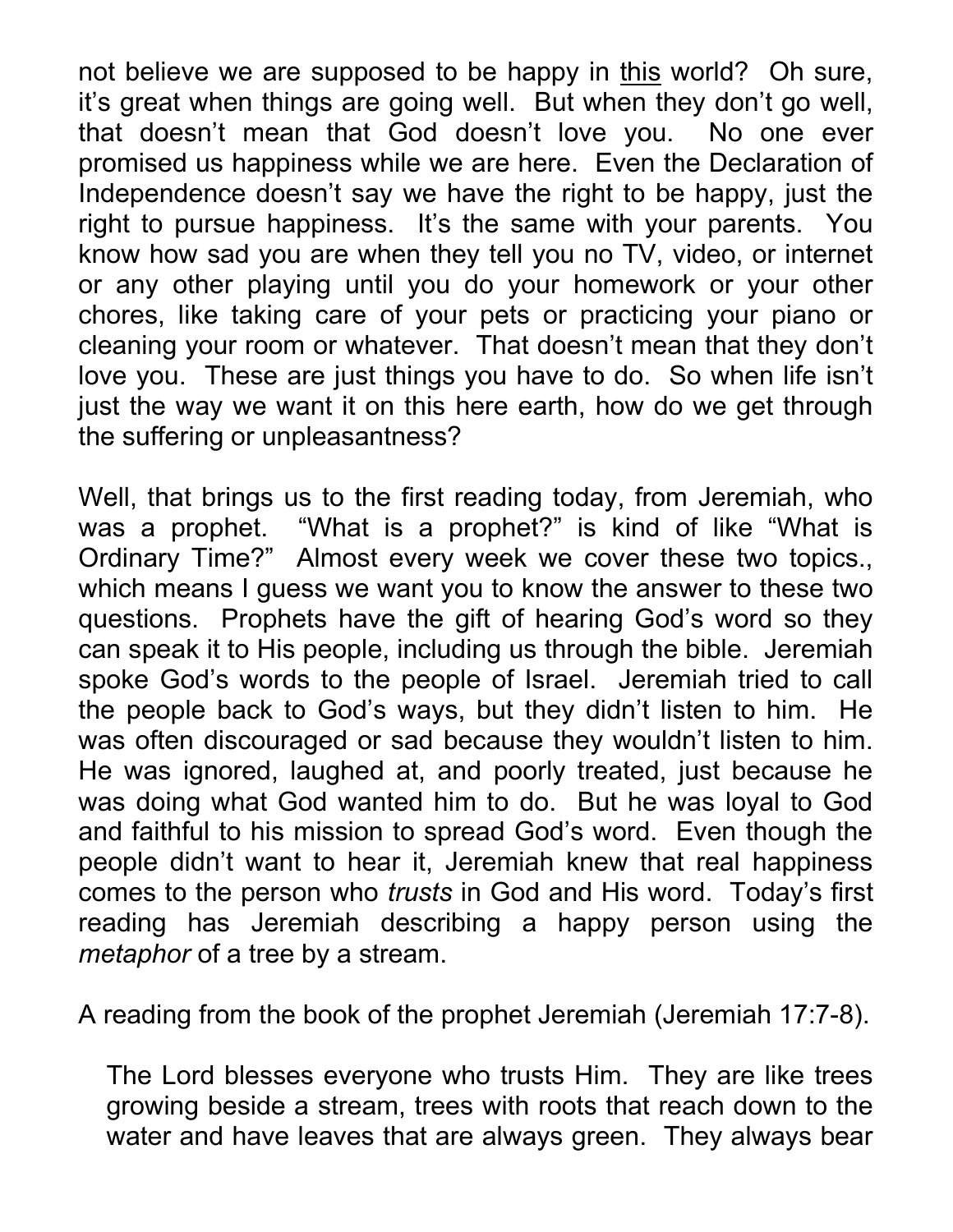fruit, and they don't worry about lack of rain during the dry season. The word of the Lord.

There's a word. Metaphor. Suppose you said "I'm so hungry I could eat a horse." What might that mean? Well, a horse is big. If you're hungry, do you really want to eat a horse? Probably not. But if you try to eat a pile of food as big as a horse, you'd be eating a lot of food. The metaphor of a big horse helps to explain that you're so hungry you could eat a big pile of food. So when Jeremiah says that everyone who trusts in the Lord is "like trees growing beside a stream," the metaphor is the tree growing beside the stream. So, do you *trust* in God? Of course you do. I hope you do. Are you a tree by a stream? Of course not. But Jeremiah says you are like a tree by a stream. A stream always has water in it, even if it hasn't rained for a while. What does the tree need to survive? It needs water. So regardless of the weather, the tree by the stream always has water from the moist ground, so its "leaves…are always green [and the tree can] always bear fruit." If you trust in God, it doesn't matter what is going on around you, you are always blessed by the Lord.

There's another word. Trust. Trust means to rely upon, to count on. When you are home, you trust that your parents will take care of your needs. You rely on them to make sure you have food to eat, clothes to wear, and heat to keep you warm. When you are walking home on a cold day, you have hope that you will get warm when you get home, because you *trust* in your parents. There's yet another word. Hope. Hope is an expectation or a wish for something, which is usually good, to specifically happen.

Next is the psalm for today, Psalm #40, a psalm about hope.

Responsorial Psalm (Psalm 40:1-2, 3, 17).

Happy are they who *hope* in the Lord.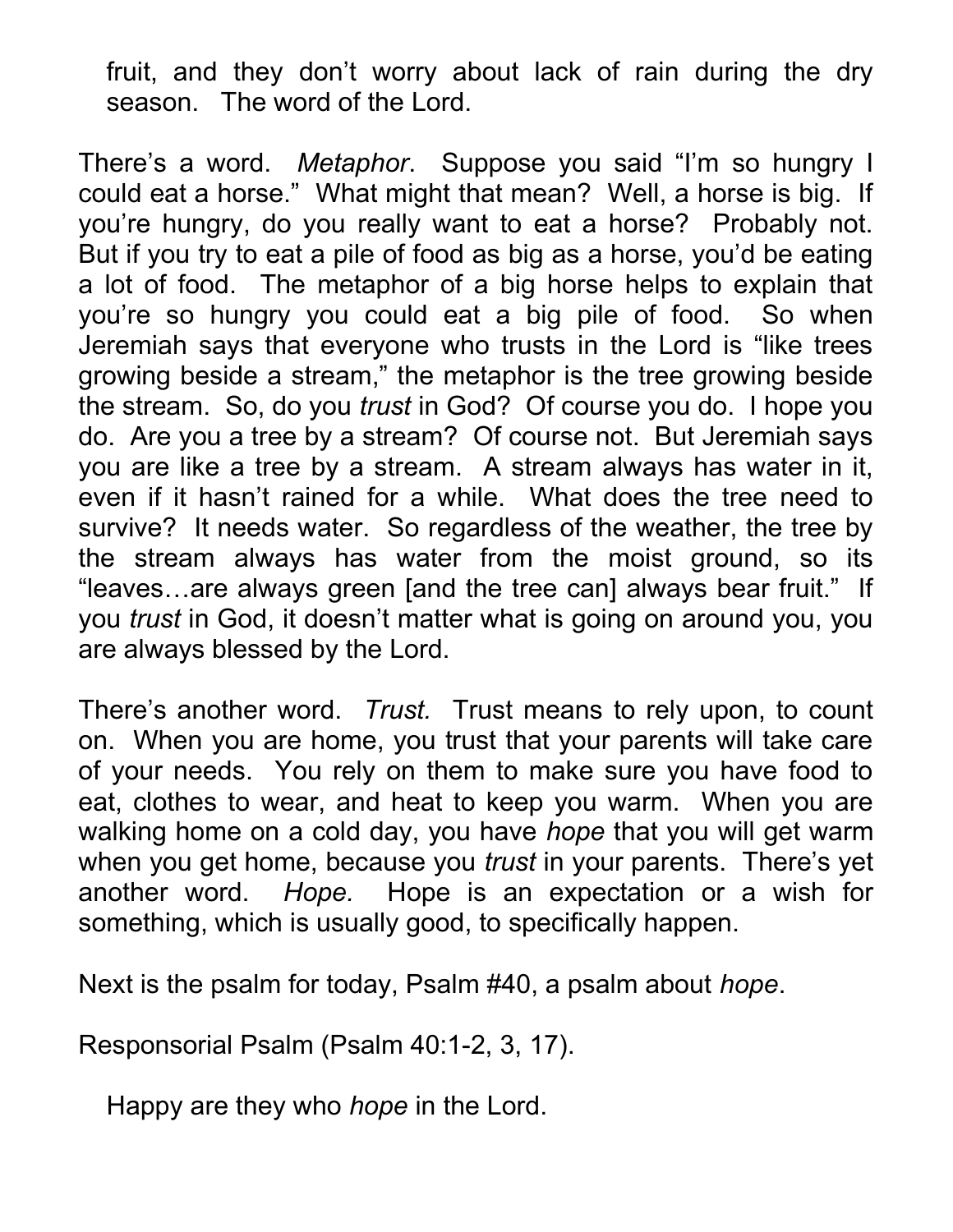Happy are they who hope in the Lord.

I patiently waited, Lord, for You to hear my prayer. You listened, and You let me stand on a rock with my feet firm.

Happy are they who hope in the Lord.

You gave me a new song, a song of praise to You. Many will see this, and they will honor and trust You, the Lord God.

Happy are they who hope in the Lord.

I am poor and needy, but, Lord God, You care about me, and You come to my rescue. Please hurry and help.

Happy are they who hope in the Lord.

After a psalm about hope, today's second reading from St. Paul to a group of people called the Corinthians also mentions hope.

A reading from the first letter of Paul to the Corinthians (1 Corinthians 15:12, 16-20):

Sisters and brothers: If we preach that Christ was raised from death, how can some of you say that the dead will not be raised to life? If the dead will not be raised to life, then Christ was not raised to life (because He was dead). Unless Christ was raised to life, your faith was useless, and you are still living in your sins. And those people who died after putting their faith in Him are completely lost. If our hope in Christ is good only for this life, we are worse off than anyone else. But Christ has been raised to life! And He makes us certain that others will be raised to life also. The word of the Lord.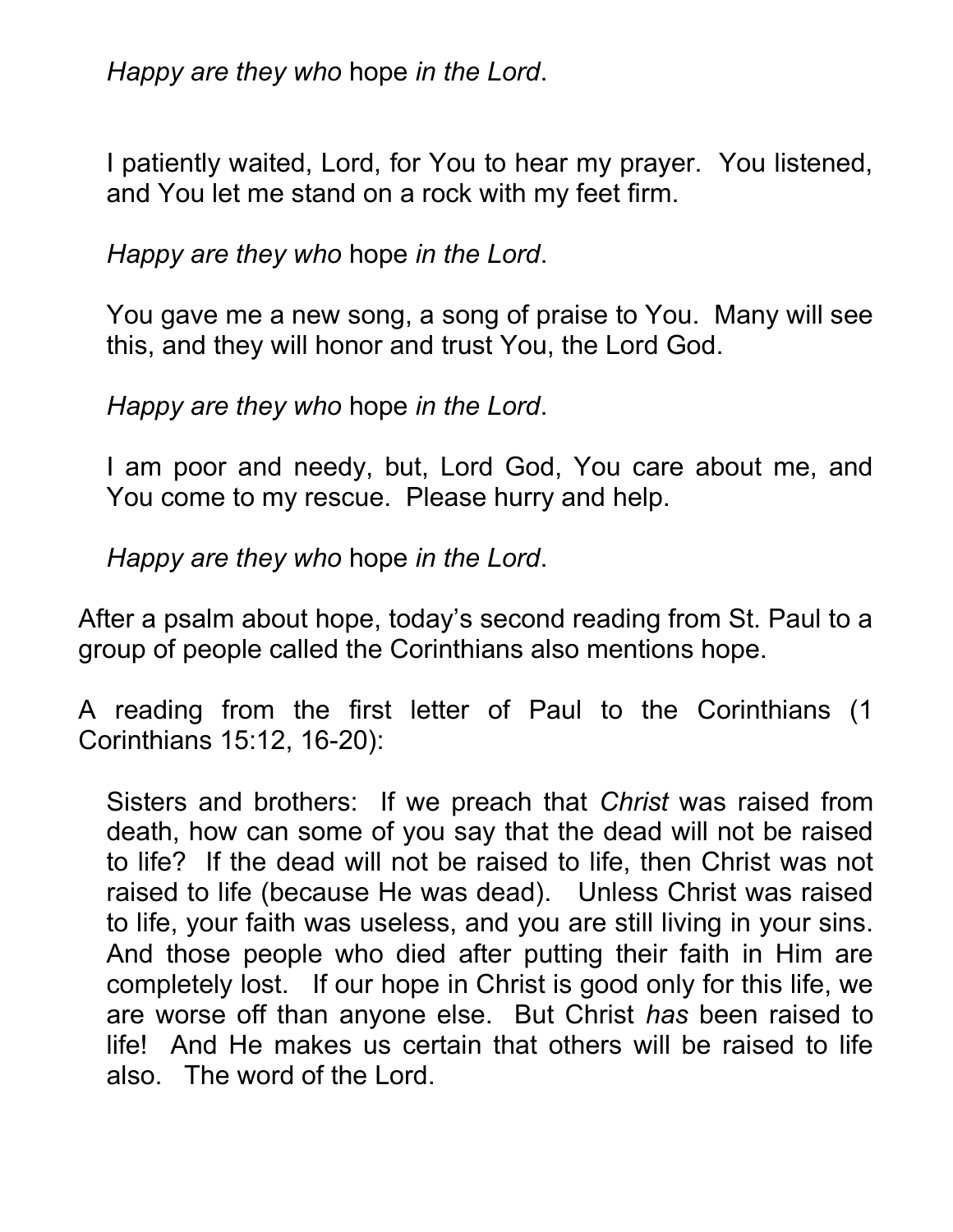So St. Paul tells us that "[i]f our *hope* in Christ is good only for this life, we are worse off than anyone else." But since Christ was raised to life, others will also be raised, others like you and me. We're the others who will be raised to life, not in this world, but in the next one, in heaven…if we trust in Jesus.

In today's gospel, St. Luke tells us about a famous and important sermon Jesus gave to the people.

Alleluia, Alleluia. Alleluia, Alleluia.

Rejoice and be glad; your reward will be great in heaven.

Alleluia, Alleluia.

A reading from the holy gospel according to Luke (Luke 6:17, 20- 23).

Jesus and his apostles went down from the mountain and came to some flat, level ground. Many other disciples were there to meet Him. Large crowds of people from all over Judea, Jerusalem, and the coastal cities of Tyre and Sidon were there too. Jesus looked at His disciples and said: "God will bless you people who are poor. His kingdom belongs to you! God will bless you people who are hungry. You will have plenty to eat! God will bless you people who are crying. You will laugh! God will bless you people when others hate you and won't have anything to do with you. God will bless you when people insult you and say cruel things about you, all because you are a follower of the Son of Man! Long ago your own people did these same things to the prophets." (Remember Jeremiah.) Jesus continued, "So when this happens to you, be happy and jump for joy! You will have a great reward in heaven." The gospel of the Lord.